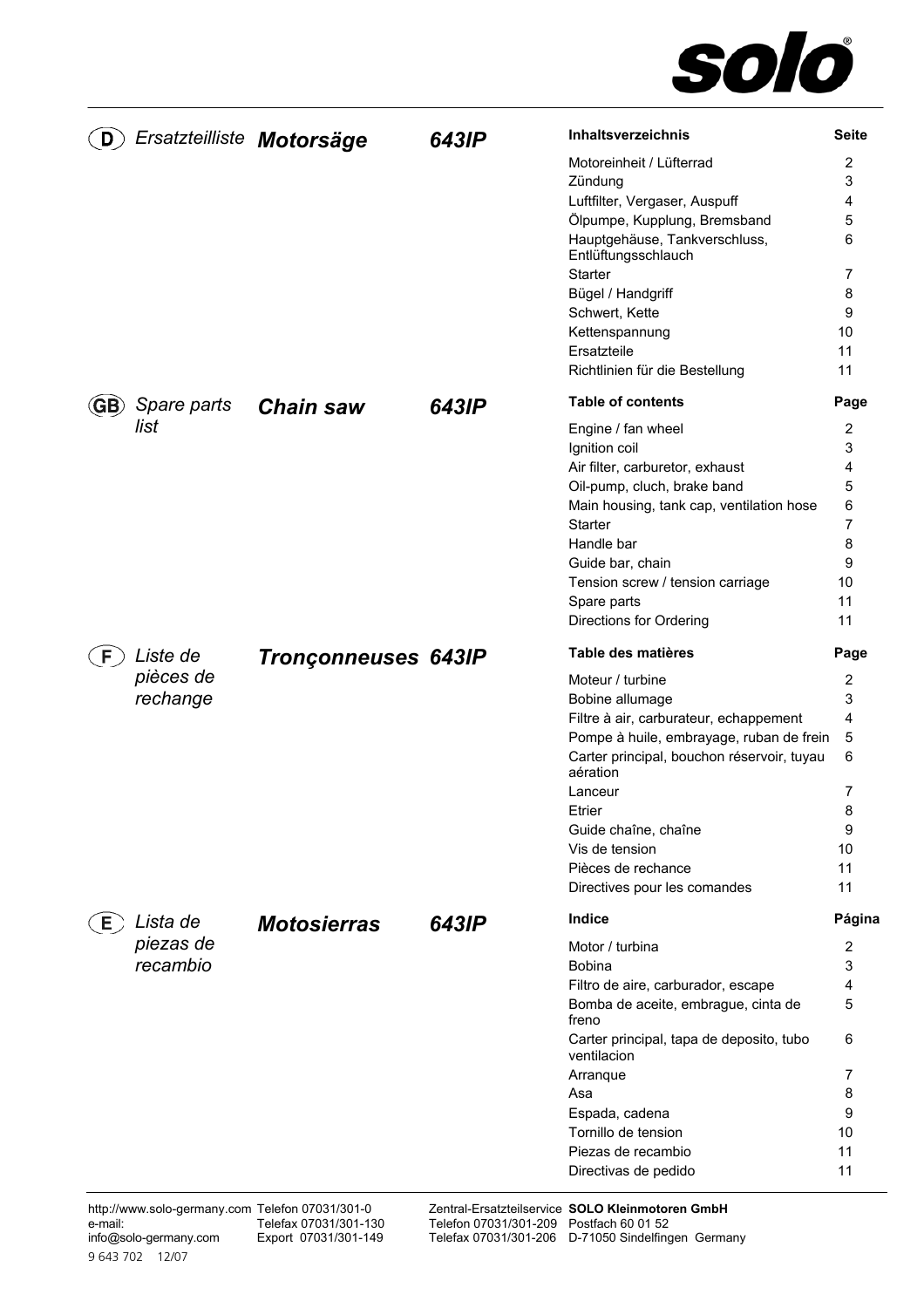

# **Motorsäge ; Chain saw ; Tronçonneuses ; Motosierras 643IP**



| Pos.-No.<br>Cantidad<br>Ref.-Nr.<br>22 00 200<br>Kurbelwelle<br>Ciqüenal<br>1<br>Crankshaft<br>Embiellage<br>$\mathbf{1}$<br>2<br>2<br>21 00 364 25<br>Casquillo<br>Lagerhülse mit Lager<br>Sleeve<br>Palier avec roulements<br>12x38,17x17 mm enth. (-> 2, 3<br>incl. (->2, 3<br>incl. (->2, 3<br>y inclus $(-2, 3)$<br>$\overline{2}$<br>3<br>00 62 280<br>O-Ring 30x3 mm <- )<br>Anillo $\leq$ -)<br>$O-ring <$ )<br>Joint torique <-)<br>$\overline{2}$<br>00 54 237<br>Wellendichtring 12x25x5 mm<br>4<br>Oil seal<br>Reten<br>Joint spy<br>5<br>$\mathbf{1}$<br>Sicherungsring 12x1 mm<br>Circlip<br>Circlip<br>Anillo de seguridad<br>00 55 134<br>6<br>22 00 177<br>$\mathbf{1}$<br>Cylinder + piston,<br>Cylindre + piston,<br>Zylinder + Kolben,<br>Cilindro + piston,<br>Reparatursatz<br>juego de reparacion<br>repair kit<br>kit de réparation<br>incl. $(-86 - 11)$<br>incl. $(-86 - 11)$<br>enth.: $(-56 - 11)$<br>y inclus $(-56 - 11)$<br>$\overline{7}$<br>22 00 317<br>$\mathbf{1}$<br>Piston<br>Piston<br>Piston<br>Kolben $\varnothing$ 40 mm<br>incl. $(-27 - 10)$<br>y inclus (-> 7 - 10<br>incl. (-> 7 - 10<br>enth. $(-2) - 7 - 10$<br>Kolbenring 40x1,5 mm<br>Piston ring<br>20 48 145<br>$\mathbf{1}$<br>Segment<br>Anillo de piston<br>8<br>00 55 278<br>$\overline{2}$<br>Anillo<br>9<br>Sprengring 10x0,8 mm<br>Circlips d'axe de piston<br>Ring<br>Piston pin <- )<br>10 20 31 117 25<br>Kolbenbolzen 10/6.5x28 mm <- )<br>Bulon $\leq$ -)<br>$\mathbf 1$<br>Axe de piston $\le$ -)<br>$\overline{2}$<br>20 63 370<br>11<br>Kurbelgehäusedichtung <-)<br>Gasket <-)<br>Joint $\leq$ -)<br>Junta <-)<br>$\mathbf{1}$<br>12<br>00 15 282<br>Stiftschraube M5x11 mm<br>Tornillo<br>Screw<br>Goujon<br>13<br>28 00 570<br>$\mathbf{1}$<br>Dekoventil D 1.0<br>Deco-valve<br>Valvula<br>Soupape decompression<br>14<br>Anillo<br>00 55 290<br>$\mathbf{1}$<br>Toothed washer<br>Zackenring<br>Bague<br>15<br>23 00 730<br>Zündkerze RCJ6Y<br>$\mathbf{1}$<br>Bujia<br>Bougie<br>Spark plug<br>16<br>Arandela<br>00 31 194<br>$\mathbf{1}$<br>Scheibe 12x18x0,5 mm<br>Rondelle<br>Washer<br>17<br>60 74 650<br>1<br>Activator<br>Activador<br>Mitnehmerschnecke<br>Entraineur à vis<br>18<br>00 31 624<br>$\mathbf{1}$<br>Washer<br>Scheibe 10x24x2 mm<br>Rondelle<br>Arandela<br>19<br>60 42 631<br>$\mathbf{1}$<br>Scheibe 10x42x1 mm<br>Washer<br>Rondelle<br>Arandela<br>20<br>35 00 460<br>$\mathbf{1}$<br>Fliehkraftkupplung M10x1<br>Centrifugal clutch<br>Embrayage centrifugue<br>Embrague centriefugal<br>$\overline{21}$<br>35 00 414<br>$\mathbf{1}$<br>Kupplungsglocke .325"<br>Clutch drum<br>Cloche embrayage<br>Campana embrague<br>22<br>24 00 312<br>$\mathbf{1}$<br>Lüfterrad 12<br>Turbina<br>Volant magnétique<br>Fan wheel<br>23<br>00 72 141<br>$\mathbf{1}$<br>Scheibe 9,2x18x0,7 mm<br>Rondelle<br>Arandela<br>Washer<br>24<br>Écrou<br>$\mathbf{1}$<br>Nut<br>00 20 145<br>Sechskantmutter M8x1<br>tuerca<br>25<br>Spacer tube<br>Tubo distanciador<br>00 33 358<br>4<br>Distanzrohr 8/7,6x1,2x27,5 mm<br>Entretoise<br>26<br>00 72 140<br>Scheibe 5,2x12x0,5 mm<br>Rondelle<br>4<br>Muelle de disco<br>Spring washer<br>$\overline{27}$<br>Tornillo<br>00 18 340<br>4<br>Zylinderschraube M5x40 mm<br>Screw<br>Vis<br>28<br>00 52 226<br>Nadelkäfig 9x13x12,5 mm<br>Douille<br>$\mathbf{1}$<br>Needle sleeve<br>Casquillo<br>29<br>Rondelle<br>Arandela<br>00 31 425<br>Scheibe 8x14x0,5 mm<br>Washer<br>1<br>30<br>21 00 924<br>$\mathbf{1}$<br>Motor komplett<br>Moteur<br>Motor<br>Engine | Bild-Nr.<br>Pos.-No. | Bestell-Nr.<br>Order-No. | Menge<br>Quantity | Motoreinheit / Lüfterrad | Engine / fan<br>wheel | Moteur / turbine | Motor / turbina |
|--------------------------------------------------------------------------------------------------------------------------------------------------------------------------------------------------------------------------------------------------------------------------------------------------------------------------------------------------------------------------------------------------------------------------------------------------------------------------------------------------------------------------------------------------------------------------------------------------------------------------------------------------------------------------------------------------------------------------------------------------------------------------------------------------------------------------------------------------------------------------------------------------------------------------------------------------------------------------------------------------------------------------------------------------------------------------------------------------------------------------------------------------------------------------------------------------------------------------------------------------------------------------------------------------------------------------------------------------------------------------------------------------------------------------------------------------------------------------------------------------------------------------------------------------------------------------------------------------------------------------------------------------------------------------------------------------------------------------------------------------------------------------------------------------------------------------------------------------------------------------------------------------------------------------------------------------------------------------------------------------------------------------------------------------------------------------------------------------------------------------------------------------------------------------------------------------------------------------------------------------------------------------------------------------------------------------------------------------------------------------------------------------------------------------------------------------------------------------------------------------------------------------------------------------------------------------------------------------------------------------------------------------------------------------------------------------------------------------------------------------------------------------------------------------------------------------------------------------------------------------------------------------------------------------------------------------------------------------------------------------------------------------------------------------------------------------------------------------------------------------------------------------------------------------------------------------------------------------------------------------------------------------------------------------------------------------------------------------------------------------------------------------------------------------------------------------------------------------------------------------------------------------------------------------|----------------------|--------------------------|-------------------|--------------------------|-----------------------|------------------|-----------------|
|                                                                                                                                                                                                                                                                                                                                                                                                                                                                                                                                                                                                                                                                                                                                                                                                                                                                                                                                                                                                                                                                                                                                                                                                                                                                                                                                                                                                                                                                                                                                                                                                                                                                                                                                                                                                                                                                                                                                                                                                                                                                                                                                                                                                                                                                                                                                                                                                                                                                                                                                                                                                                                                                                                                                                                                                                                                                                                                                                                                                                                                                                                                                                                                                                                                                                                                                                                                                                                                                                                                                                  | No.Pos.              | No. de Cde               | <b>Nombres</b>    |                          |                       |                  |                 |
|                                                                                                                                                                                                                                                                                                                                                                                                                                                                                                                                                                                                                                                                                                                                                                                                                                                                                                                                                                                                                                                                                                                                                                                                                                                                                                                                                                                                                                                                                                                                                                                                                                                                                                                                                                                                                                                                                                                                                                                                                                                                                                                                                                                                                                                                                                                                                                                                                                                                                                                                                                                                                                                                                                                                                                                                                                                                                                                                                                                                                                                                                                                                                                                                                                                                                                                                                                                                                                                                                                                                                  |                      |                          |                   |                          |                       |                  |                 |
|                                                                                                                                                                                                                                                                                                                                                                                                                                                                                                                                                                                                                                                                                                                                                                                                                                                                                                                                                                                                                                                                                                                                                                                                                                                                                                                                                                                                                                                                                                                                                                                                                                                                                                                                                                                                                                                                                                                                                                                                                                                                                                                                                                                                                                                                                                                                                                                                                                                                                                                                                                                                                                                                                                                                                                                                                                                                                                                                                                                                                                                                                                                                                                                                                                                                                                                                                                                                                                                                                                                                                  |                      |                          |                   |                          |                       |                  |                 |
|                                                                                                                                                                                                                                                                                                                                                                                                                                                                                                                                                                                                                                                                                                                                                                                                                                                                                                                                                                                                                                                                                                                                                                                                                                                                                                                                                                                                                                                                                                                                                                                                                                                                                                                                                                                                                                                                                                                                                                                                                                                                                                                                                                                                                                                                                                                                                                                                                                                                                                                                                                                                                                                                                                                                                                                                                                                                                                                                                                                                                                                                                                                                                                                                                                                                                                                                                                                                                                                                                                                                                  |                      |                          |                   |                          |                       |                  |                 |
|                                                                                                                                                                                                                                                                                                                                                                                                                                                                                                                                                                                                                                                                                                                                                                                                                                                                                                                                                                                                                                                                                                                                                                                                                                                                                                                                                                                                                                                                                                                                                                                                                                                                                                                                                                                                                                                                                                                                                                                                                                                                                                                                                                                                                                                                                                                                                                                                                                                                                                                                                                                                                                                                                                                                                                                                                                                                                                                                                                                                                                                                                                                                                                                                                                                                                                                                                                                                                                                                                                                                                  |                      |                          |                   |                          |                       |                  |                 |
|                                                                                                                                                                                                                                                                                                                                                                                                                                                                                                                                                                                                                                                                                                                                                                                                                                                                                                                                                                                                                                                                                                                                                                                                                                                                                                                                                                                                                                                                                                                                                                                                                                                                                                                                                                                                                                                                                                                                                                                                                                                                                                                                                                                                                                                                                                                                                                                                                                                                                                                                                                                                                                                                                                                                                                                                                                                                                                                                                                                                                                                                                                                                                                                                                                                                                                                                                                                                                                                                                                                                                  |                      |                          |                   |                          |                       |                  |                 |
|                                                                                                                                                                                                                                                                                                                                                                                                                                                                                                                                                                                                                                                                                                                                                                                                                                                                                                                                                                                                                                                                                                                                                                                                                                                                                                                                                                                                                                                                                                                                                                                                                                                                                                                                                                                                                                                                                                                                                                                                                                                                                                                                                                                                                                                                                                                                                                                                                                                                                                                                                                                                                                                                                                                                                                                                                                                                                                                                                                                                                                                                                                                                                                                                                                                                                                                                                                                                                                                                                                                                                  |                      |                          |                   |                          |                       |                  |                 |
|                                                                                                                                                                                                                                                                                                                                                                                                                                                                                                                                                                                                                                                                                                                                                                                                                                                                                                                                                                                                                                                                                                                                                                                                                                                                                                                                                                                                                                                                                                                                                                                                                                                                                                                                                                                                                                                                                                                                                                                                                                                                                                                                                                                                                                                                                                                                                                                                                                                                                                                                                                                                                                                                                                                                                                                                                                                                                                                                                                                                                                                                                                                                                                                                                                                                                                                                                                                                                                                                                                                                                  |                      |                          |                   |                          |                       |                  |                 |
|                                                                                                                                                                                                                                                                                                                                                                                                                                                                                                                                                                                                                                                                                                                                                                                                                                                                                                                                                                                                                                                                                                                                                                                                                                                                                                                                                                                                                                                                                                                                                                                                                                                                                                                                                                                                                                                                                                                                                                                                                                                                                                                                                                                                                                                                                                                                                                                                                                                                                                                                                                                                                                                                                                                                                                                                                                                                                                                                                                                                                                                                                                                                                                                                                                                                                                                                                                                                                                                                                                                                                  |                      |                          |                   |                          |                       |                  |                 |
|                                                                                                                                                                                                                                                                                                                                                                                                                                                                                                                                                                                                                                                                                                                                                                                                                                                                                                                                                                                                                                                                                                                                                                                                                                                                                                                                                                                                                                                                                                                                                                                                                                                                                                                                                                                                                                                                                                                                                                                                                                                                                                                                                                                                                                                                                                                                                                                                                                                                                                                                                                                                                                                                                                                                                                                                                                                                                                                                                                                                                                                                                                                                                                                                                                                                                                                                                                                                                                                                                                                                                  |                      |                          |                   |                          |                       |                  |                 |
|                                                                                                                                                                                                                                                                                                                                                                                                                                                                                                                                                                                                                                                                                                                                                                                                                                                                                                                                                                                                                                                                                                                                                                                                                                                                                                                                                                                                                                                                                                                                                                                                                                                                                                                                                                                                                                                                                                                                                                                                                                                                                                                                                                                                                                                                                                                                                                                                                                                                                                                                                                                                                                                                                                                                                                                                                                                                                                                                                                                                                                                                                                                                                                                                                                                                                                                                                                                                                                                                                                                                                  |                      |                          |                   |                          |                       |                  |                 |
|                                                                                                                                                                                                                                                                                                                                                                                                                                                                                                                                                                                                                                                                                                                                                                                                                                                                                                                                                                                                                                                                                                                                                                                                                                                                                                                                                                                                                                                                                                                                                                                                                                                                                                                                                                                                                                                                                                                                                                                                                                                                                                                                                                                                                                                                                                                                                                                                                                                                                                                                                                                                                                                                                                                                                                                                                                                                                                                                                                                                                                                                                                                                                                                                                                                                                                                                                                                                                                                                                                                                                  |                      |                          |                   |                          |                       |                  |                 |
|                                                                                                                                                                                                                                                                                                                                                                                                                                                                                                                                                                                                                                                                                                                                                                                                                                                                                                                                                                                                                                                                                                                                                                                                                                                                                                                                                                                                                                                                                                                                                                                                                                                                                                                                                                                                                                                                                                                                                                                                                                                                                                                                                                                                                                                                                                                                                                                                                                                                                                                                                                                                                                                                                                                                                                                                                                                                                                                                                                                                                                                                                                                                                                                                                                                                                                                                                                                                                                                                                                                                                  |                      |                          |                   |                          |                       |                  |                 |
|                                                                                                                                                                                                                                                                                                                                                                                                                                                                                                                                                                                                                                                                                                                                                                                                                                                                                                                                                                                                                                                                                                                                                                                                                                                                                                                                                                                                                                                                                                                                                                                                                                                                                                                                                                                                                                                                                                                                                                                                                                                                                                                                                                                                                                                                                                                                                                                                                                                                                                                                                                                                                                                                                                                                                                                                                                                                                                                                                                                                                                                                                                                                                                                                                                                                                                                                                                                                                                                                                                                                                  |                      |                          |                   |                          |                       |                  |                 |
|                                                                                                                                                                                                                                                                                                                                                                                                                                                                                                                                                                                                                                                                                                                                                                                                                                                                                                                                                                                                                                                                                                                                                                                                                                                                                                                                                                                                                                                                                                                                                                                                                                                                                                                                                                                                                                                                                                                                                                                                                                                                                                                                                                                                                                                                                                                                                                                                                                                                                                                                                                                                                                                                                                                                                                                                                                                                                                                                                                                                                                                                                                                                                                                                                                                                                                                                                                                                                                                                                                                                                  |                      |                          |                   |                          |                       |                  |                 |
|                                                                                                                                                                                                                                                                                                                                                                                                                                                                                                                                                                                                                                                                                                                                                                                                                                                                                                                                                                                                                                                                                                                                                                                                                                                                                                                                                                                                                                                                                                                                                                                                                                                                                                                                                                                                                                                                                                                                                                                                                                                                                                                                                                                                                                                                                                                                                                                                                                                                                                                                                                                                                                                                                                                                                                                                                                                                                                                                                                                                                                                                                                                                                                                                                                                                                                                                                                                                                                                                                                                                                  |                      |                          |                   |                          |                       |                  |                 |
|                                                                                                                                                                                                                                                                                                                                                                                                                                                                                                                                                                                                                                                                                                                                                                                                                                                                                                                                                                                                                                                                                                                                                                                                                                                                                                                                                                                                                                                                                                                                                                                                                                                                                                                                                                                                                                                                                                                                                                                                                                                                                                                                                                                                                                                                                                                                                                                                                                                                                                                                                                                                                                                                                                                                                                                                                                                                                                                                                                                                                                                                                                                                                                                                                                                                                                                                                                                                                                                                                                                                                  |                      |                          |                   |                          |                       |                  |                 |
|                                                                                                                                                                                                                                                                                                                                                                                                                                                                                                                                                                                                                                                                                                                                                                                                                                                                                                                                                                                                                                                                                                                                                                                                                                                                                                                                                                                                                                                                                                                                                                                                                                                                                                                                                                                                                                                                                                                                                                                                                                                                                                                                                                                                                                                                                                                                                                                                                                                                                                                                                                                                                                                                                                                                                                                                                                                                                                                                                                                                                                                                                                                                                                                                                                                                                                                                                                                                                                                                                                                                                  |                      |                          |                   |                          |                       |                  |                 |
|                                                                                                                                                                                                                                                                                                                                                                                                                                                                                                                                                                                                                                                                                                                                                                                                                                                                                                                                                                                                                                                                                                                                                                                                                                                                                                                                                                                                                                                                                                                                                                                                                                                                                                                                                                                                                                                                                                                                                                                                                                                                                                                                                                                                                                                                                                                                                                                                                                                                                                                                                                                                                                                                                                                                                                                                                                                                                                                                                                                                                                                                                                                                                                                                                                                                                                                                                                                                                                                                                                                                                  |                      |                          |                   |                          |                       |                  |                 |
|                                                                                                                                                                                                                                                                                                                                                                                                                                                                                                                                                                                                                                                                                                                                                                                                                                                                                                                                                                                                                                                                                                                                                                                                                                                                                                                                                                                                                                                                                                                                                                                                                                                                                                                                                                                                                                                                                                                                                                                                                                                                                                                                                                                                                                                                                                                                                                                                                                                                                                                                                                                                                                                                                                                                                                                                                                                                                                                                                                                                                                                                                                                                                                                                                                                                                                                                                                                                                                                                                                                                                  |                      |                          |                   |                          |                       |                  |                 |
|                                                                                                                                                                                                                                                                                                                                                                                                                                                                                                                                                                                                                                                                                                                                                                                                                                                                                                                                                                                                                                                                                                                                                                                                                                                                                                                                                                                                                                                                                                                                                                                                                                                                                                                                                                                                                                                                                                                                                                                                                                                                                                                                                                                                                                                                                                                                                                                                                                                                                                                                                                                                                                                                                                                                                                                                                                                                                                                                                                                                                                                                                                                                                                                                                                                                                                                                                                                                                                                                                                                                                  |                      |                          |                   |                          |                       |                  |                 |
|                                                                                                                                                                                                                                                                                                                                                                                                                                                                                                                                                                                                                                                                                                                                                                                                                                                                                                                                                                                                                                                                                                                                                                                                                                                                                                                                                                                                                                                                                                                                                                                                                                                                                                                                                                                                                                                                                                                                                                                                                                                                                                                                                                                                                                                                                                                                                                                                                                                                                                                                                                                                                                                                                                                                                                                                                                                                                                                                                                                                                                                                                                                                                                                                                                                                                                                                                                                                                                                                                                                                                  |                      |                          |                   |                          |                       |                  |                 |
|                                                                                                                                                                                                                                                                                                                                                                                                                                                                                                                                                                                                                                                                                                                                                                                                                                                                                                                                                                                                                                                                                                                                                                                                                                                                                                                                                                                                                                                                                                                                                                                                                                                                                                                                                                                                                                                                                                                                                                                                                                                                                                                                                                                                                                                                                                                                                                                                                                                                                                                                                                                                                                                                                                                                                                                                                                                                                                                                                                                                                                                                                                                                                                                                                                                                                                                                                                                                                                                                                                                                                  |                      |                          |                   |                          |                       |                  |                 |
|                                                                                                                                                                                                                                                                                                                                                                                                                                                                                                                                                                                                                                                                                                                                                                                                                                                                                                                                                                                                                                                                                                                                                                                                                                                                                                                                                                                                                                                                                                                                                                                                                                                                                                                                                                                                                                                                                                                                                                                                                                                                                                                                                                                                                                                                                                                                                                                                                                                                                                                                                                                                                                                                                                                                                                                                                                                                                                                                                                                                                                                                                                                                                                                                                                                                                                                                                                                                                                                                                                                                                  |                      |                          |                   |                          |                       |                  |                 |
|                                                                                                                                                                                                                                                                                                                                                                                                                                                                                                                                                                                                                                                                                                                                                                                                                                                                                                                                                                                                                                                                                                                                                                                                                                                                                                                                                                                                                                                                                                                                                                                                                                                                                                                                                                                                                                                                                                                                                                                                                                                                                                                                                                                                                                                                                                                                                                                                                                                                                                                                                                                                                                                                                                                                                                                                                                                                                                                                                                                                                                                                                                                                                                                                                                                                                                                                                                                                                                                                                                                                                  |                      |                          |                   |                          |                       |                  |                 |
|                                                                                                                                                                                                                                                                                                                                                                                                                                                                                                                                                                                                                                                                                                                                                                                                                                                                                                                                                                                                                                                                                                                                                                                                                                                                                                                                                                                                                                                                                                                                                                                                                                                                                                                                                                                                                                                                                                                                                                                                                                                                                                                                                                                                                                                                                                                                                                                                                                                                                                                                                                                                                                                                                                                                                                                                                                                                                                                                                                                                                                                                                                                                                                                                                                                                                                                                                                                                                                                                                                                                                  |                      |                          |                   |                          |                       |                  |                 |
|                                                                                                                                                                                                                                                                                                                                                                                                                                                                                                                                                                                                                                                                                                                                                                                                                                                                                                                                                                                                                                                                                                                                                                                                                                                                                                                                                                                                                                                                                                                                                                                                                                                                                                                                                                                                                                                                                                                                                                                                                                                                                                                                                                                                                                                                                                                                                                                                                                                                                                                                                                                                                                                                                                                                                                                                                                                                                                                                                                                                                                                                                                                                                                                                                                                                                                                                                                                                                                                                                                                                                  |                      |                          |                   |                          |                       |                  |                 |
|                                                                                                                                                                                                                                                                                                                                                                                                                                                                                                                                                                                                                                                                                                                                                                                                                                                                                                                                                                                                                                                                                                                                                                                                                                                                                                                                                                                                                                                                                                                                                                                                                                                                                                                                                                                                                                                                                                                                                                                                                                                                                                                                                                                                                                                                                                                                                                                                                                                                                                                                                                                                                                                                                                                                                                                                                                                                                                                                                                                                                                                                                                                                                                                                                                                                                                                                                                                                                                                                                                                                                  |                      |                          |                   |                          |                       |                  |                 |
|                                                                                                                                                                                                                                                                                                                                                                                                                                                                                                                                                                                                                                                                                                                                                                                                                                                                                                                                                                                                                                                                                                                                                                                                                                                                                                                                                                                                                                                                                                                                                                                                                                                                                                                                                                                                                                                                                                                                                                                                                                                                                                                                                                                                                                                                                                                                                                                                                                                                                                                                                                                                                                                                                                                                                                                                                                                                                                                                                                                                                                                                                                                                                                                                                                                                                                                                                                                                                                                                                                                                                  |                      |                          |                   |                          |                       |                  |                 |
|                                                                                                                                                                                                                                                                                                                                                                                                                                                                                                                                                                                                                                                                                                                                                                                                                                                                                                                                                                                                                                                                                                                                                                                                                                                                                                                                                                                                                                                                                                                                                                                                                                                                                                                                                                                                                                                                                                                                                                                                                                                                                                                                                                                                                                                                                                                                                                                                                                                                                                                                                                                                                                                                                                                                                                                                                                                                                                                                                                                                                                                                                                                                                                                                                                                                                                                                                                                                                                                                                                                                                  |                      |                          |                   |                          |                       |                  |                 |
|                                                                                                                                                                                                                                                                                                                                                                                                                                                                                                                                                                                                                                                                                                                                                                                                                                                                                                                                                                                                                                                                                                                                                                                                                                                                                                                                                                                                                                                                                                                                                                                                                                                                                                                                                                                                                                                                                                                                                                                                                                                                                                                                                                                                                                                                                                                                                                                                                                                                                                                                                                                                                                                                                                                                                                                                                                                                                                                                                                                                                                                                                                                                                                                                                                                                                                                                                                                                                                                                                                                                                  |                      |                          |                   |                          |                       |                  |                 |
|                                                                                                                                                                                                                                                                                                                                                                                                                                                                                                                                                                                                                                                                                                                                                                                                                                                                                                                                                                                                                                                                                                                                                                                                                                                                                                                                                                                                                                                                                                                                                                                                                                                                                                                                                                                                                                                                                                                                                                                                                                                                                                                                                                                                                                                                                                                                                                                                                                                                                                                                                                                                                                                                                                                                                                                                                                                                                                                                                                                                                                                                                                                                                                                                                                                                                                                                                                                                                                                                                                                                                  |                      |                          |                   |                          |                       |                  |                 |
|                                                                                                                                                                                                                                                                                                                                                                                                                                                                                                                                                                                                                                                                                                                                                                                                                                                                                                                                                                                                                                                                                                                                                                                                                                                                                                                                                                                                                                                                                                                                                                                                                                                                                                                                                                                                                                                                                                                                                                                                                                                                                                                                                                                                                                                                                                                                                                                                                                                                                                                                                                                                                                                                                                                                                                                                                                                                                                                                                                                                                                                                                                                                                                                                                                                                                                                                                                                                                                                                                                                                                  |                      |                          |                   |                          |                       |                  |                 |
|                                                                                                                                                                                                                                                                                                                                                                                                                                                                                                                                                                                                                                                                                                                                                                                                                                                                                                                                                                                                                                                                                                                                                                                                                                                                                                                                                                                                                                                                                                                                                                                                                                                                                                                                                                                                                                                                                                                                                                                                                                                                                                                                                                                                                                                                                                                                                                                                                                                                                                                                                                                                                                                                                                                                                                                                                                                                                                                                                                                                                                                                                                                                                                                                                                                                                                                                                                                                                                                                                                                                                  |                      |                          |                   |                          |                       |                  |                 |
|                                                                                                                                                                                                                                                                                                                                                                                                                                                                                                                                                                                                                                                                                                                                                                                                                                                                                                                                                                                                                                                                                                                                                                                                                                                                                                                                                                                                                                                                                                                                                                                                                                                                                                                                                                                                                                                                                                                                                                                                                                                                                                                                                                                                                                                                                                                                                                                                                                                                                                                                                                                                                                                                                                                                                                                                                                                                                                                                                                                                                                                                                                                                                                                                                                                                                                                                                                                                                                                                                                                                                  |                      |                          |                   |                          |                       |                  |                 |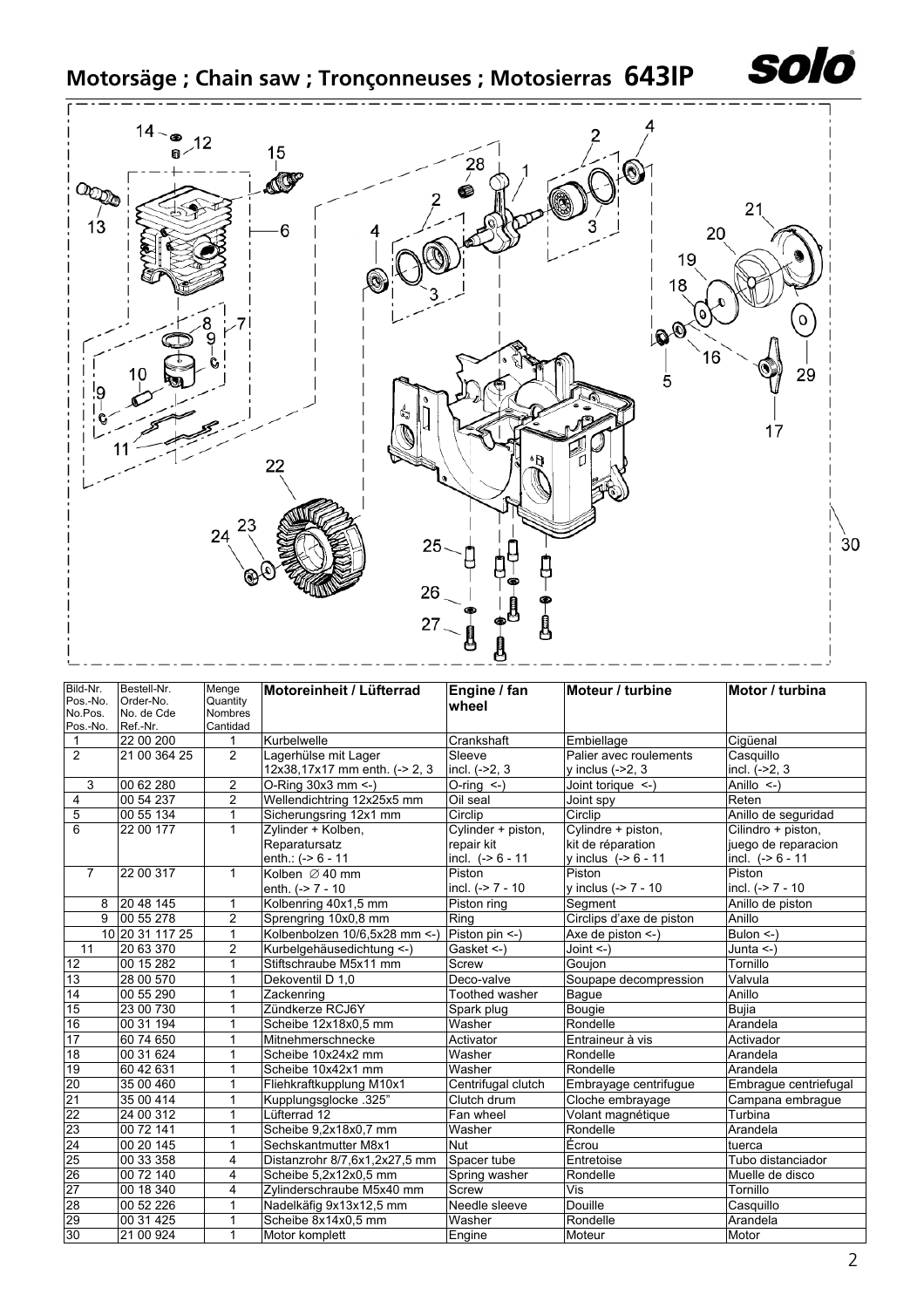



| Bild-Nr.<br>Pos.-No. | Bestell-Nr.<br>Order-No. | Menge<br>Quantity | Zündung                            | Ignition coil                   | <b>Bobine allumage</b> | <b>Bobina</b>                  |
|----------------------|--------------------------|-------------------|------------------------------------|---------------------------------|------------------------|--------------------------------|
| No.Pos.              | No. de Cde               | <b>Nombres</b>    |                                    |                                 |                        |                                |
| Pos.-No.             | Ref.-Nr.                 | Cantidad          |                                    |                                 |                        |                                |
|                      | 23 00 837                |                   | Zündmodul, Prüfrex                 | Ignition module                 | Bobine d'allumage      | <b>Bobina</b>                  |
|                      |                          |                   | enth. $(-> 1 - 3$                  | incl. $(-> 1 - 3$               | y inclus $(-> 1 - 3$   | incl. $(-> 1 - 3$              |
| 2                    | 00 73 347                |                   | Kontaktfeder                       | Contact spring                  | Ressort de contact     | Resorte de contacto            |
| 3                    | 00 84 621                |                   | Zündkerzenstecker <-)              | Spark plug cap $\le$ -)         | Capuchon de bougie <-) | Terminal de bujia <-)          |
| 5                    | 00 72 148                | $\overline{2}$    | Sicherungsscheibe 4 mm             | Washer                          | Rondelle               | Disco de tension               |
| 6                    | 23 00 472                |                   | Halteblech                         | Plate                           | Tôle                   | Chapa                          |
| 7                    | 00 18 327                |                   | Zylinderschraube M4x20 mm          | Screw                           | Vis                    | Tornillo                       |
| 8                    | 00 30 101                |                   | Scheibe 4.3 mm                     | Washer                          | Rondelle               | Arandela                       |
| 9                    | 00 33 413                |                   | Distanzrohr                        | Spacer tube                     | Entretoise             | Tubo distanciador              |
| 10                   | 00 18 434                |                   | Zylinderschraube M4x30 mm          | Screw                           | Vis                    | Tornillo                       |
| 11                   | 00 33 412                |                   | Distanzrohr                        | Spacer tube                     | Entretoise             | Tubo distanciador              |
| 12                   | 00 84 890                |                   | Kabel; Masse + Kurzschluss         | Cable; ground +<br>shortcircuit | Câbles court-circuit   | Cable; de masa +<br>interrupor |
| 13                   | 00 66 455                |                   | Kabelband 98x2,5 mm                | Cable band                      | Serre-câble            | Cinta de cable                 |
| 14                   | 23 00 730                |                   | Zündkerze WSR6F200<br><b>BOSCH</b> | Spark plug                      | <b>Bougie</b>          | <b>Bujia</b>                   |
| 15                   | 00 84 477                |                   | Kurzschluss-Schalter               | Short circuit button            | Interrupteur           | Interruptor                    |
| 16                   | 00 18 437                |                   | Linsenschraube 4x12 mm             | Screw                           | Vis                    | Tornillo                       |
| 17                   | 00 33 421                |                   | Distanzscheibe 4,3x9x2,5           | Spacer washer                   | Rondelle entretoise    | Arandela distanciador          |
|                      |                          |                   | mm                                 |                                 |                        |                                |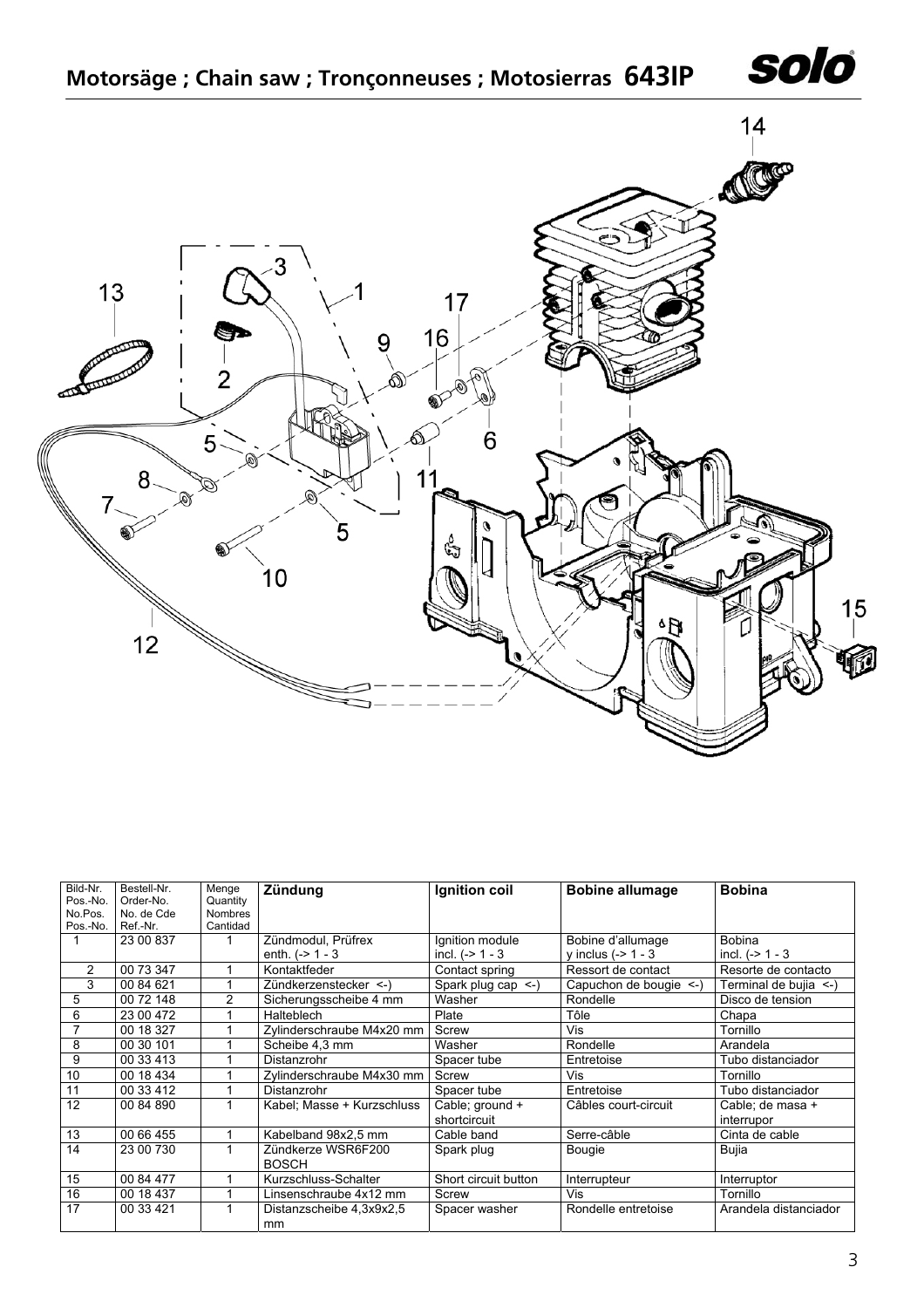





| Bild-Nr.<br>Pos.-No.<br>No.Pos.<br>Pos.-No. | Bestell-Nr.<br>Order-No.<br>No. de Cde<br>Ref.-Nr. | Menge<br>Quantity<br><b>Nombres</b><br>Cantidad | Luftfilter, Vergaser,<br><b>Auspuff</b> | Air filter,<br>carburetor,<br>exhaust | Filtre à air,<br>carburateur.<br>echappement                                                          | Filtro de aire,<br>carburador, escape |
|---------------------------------------------|----------------------------------------------------|-------------------------------------------------|-----------------------------------------|---------------------------------------|-------------------------------------------------------------------------------------------------------|---------------------------------------|
| 1                                           | 00 71 153                                          | $\overline{c}$                                  | Federring 20                            | Spring ring                           | Bague ressort                                                                                         | Resorte                               |
| $\overline{2}$                              | 23 00 779                                          | $\mathbf{1}$                                    | Vergaserstutzen<br>enth. $(-2 - 5)$     | Manifold<br>incl. $(-2 - 5)$          | Bride d'admission<br>y inclus (-> 2 - 5                                                               | Brida carburador<br>incl. $(-2 - 5)$  |
| 4                                           | 00 64 319                                          | 1                                               | Schlauch 5x1,5                          | Hose                                  | Tuvau                                                                                                 | Tubo                                  |
| $\overline{5}$                              | 60 63 322                                          | $\mathbf{1}$                                    | Verbindungsschlauch <- )                | Hose connection <- )                  | Raccord admission <-)                                                                                 | Tubo $\leq$ )                         |
| 6                                           | 25 00 636 02                                       | 1                                               | Auspuff                                 | Exhaust                               | Échappement                                                                                           | Escape                                |
| $\overline{7}$                              | 20 42 636                                          | 1                                               | Isolierblech                            | <b>Isolation plate</b>                | Tôle                                                                                                  | Chapa                                 |
| $\overline{9}$                              | 06 10 458                                          | $\overline{1}$                                  | Auspuff/Vergaser Dichtung Set           | Gasket set                            | Pochette de joints pot<br>d'échappem./carburateur                                                     | Juego de juntas                       |
| 10                                          | 00 18 379                                          | 2                                               | Vierkantschraube M5x72,2 mm             | Screw                                 | Vis                                                                                                   | Tornillo                              |
| 11                                          | 00 28 137                                          | 2                                               | Sechskantmutter M5                      | Nut                                   | Écrou frein m5                                                                                        | Tuerca                                |
| $\overline{12}$                             | 00 72 144                                          | 2                                               | Sicherungsscheibe 5 mm                  | Tension washer                        | Rondelle de tension                                                                                   | Arandela elastica                     |
| 13                                          | 00 72 140                                          | $\overline{2}$                                  | Scheibe 5,2x12x0,5 mm                   | Spring washer                         | Rondelle                                                                                              | Muelle de disco                       |
| 14                                          | 23 00 851 10                                       | $\mathbf{1}$                                    | Vergaser, WT-839 D-CUT                  | Carburetor                            | Carburateur                                                                                           | Carburador                            |
| 15                                          | 60 74 962 25                                       | 1                                               | Filtergehäuse                           | Filter housing                        | Boîtier du filtre à air                                                                               | Caja de filtro                        |
| 16                                          | 20 48 387                                          | 1                                               | Fiterplatte                             | Filter plate                          | Plaque de filtre                                                                                      | Placa de filtro                       |
| $\overline{17}$                             | 20 48 385                                          | 1                                               | Filterschaumplatte                      | Filter plate                          | Plaque de filtre                                                                                      | Placa de filtro                       |
| 18                                          | 00 72 144                                          | $\overline{c}$                                  | Sicherungsschreibe 5 mm                 | Circlip                               | Rondelle crantée                                                                                      | Anillo circlip                        |
| 19                                          | 00 18 382                                          | $\overline{c}$                                  | Linsenschraube 5x55 mm                  | Screw                                 | Vis                                                                                                   | Tornillo                              |
| 20                                          | 00 18 274                                          | 1                                               | Linsenschraube 5x16 mm                  | Screw                                 | Vis                                                                                                   | Tornillo                              |
| 21                                          | 27 00 322                                          | 1                                               | Primer                                  | Primer                                | Pompe d'amorcage                                                                                      | Cabador                               |
| 22                                          | 00 64 431                                          | 1                                               | Schlauch 3x1,5x70                       | Hose                                  | Tuyau                                                                                                 | Tubo                                  |
| 23                                          | 00 64 407                                          | 0,08m                                           | Schlauch 2x1.5                          | Hose                                  | Tuyau                                                                                                 | Tubo                                  |
| 24                                          | 60 74 637 25                                       | 1                                               | Chokehebel                              | Choke lever                           | Levier starter                                                                                        | Juego palanca                         |
| 25                                          | 60 74 638                                          | $\mathbf{1}$                                    | <b>Stift Halbgas</b>                    | Pin                                   | Goujon                                                                                                | Perno                                 |
| 26                                          | 20 36 400                                          | 1                                               | Gasgestänge                             | Throttle linkage                      | Tringle                                                                                               | Varilla de gas                        |
| $\overline{27}$                             | 00 18 274                                          | 2                                               | Linsenschraube 5x16 mm                  | Screw                                 | Vis                                                                                                   | Tornillo                              |
| 28                                          | 00 73 434                                          | 2                                               | Schlauchöse                             | Grommet                               | Collier                                                                                               | Manquito de cable                     |
| 30                                          | 05 10 984                                          | 1                                               | Reparatursatz / Dichtsatz -<br>Vergaser | carburetor                            | Repair-kit / gasket-kit Kit de réparation / pochette Juego de reparacion /<br>de joints - carburateur | juego de juntas -<br>carburador       |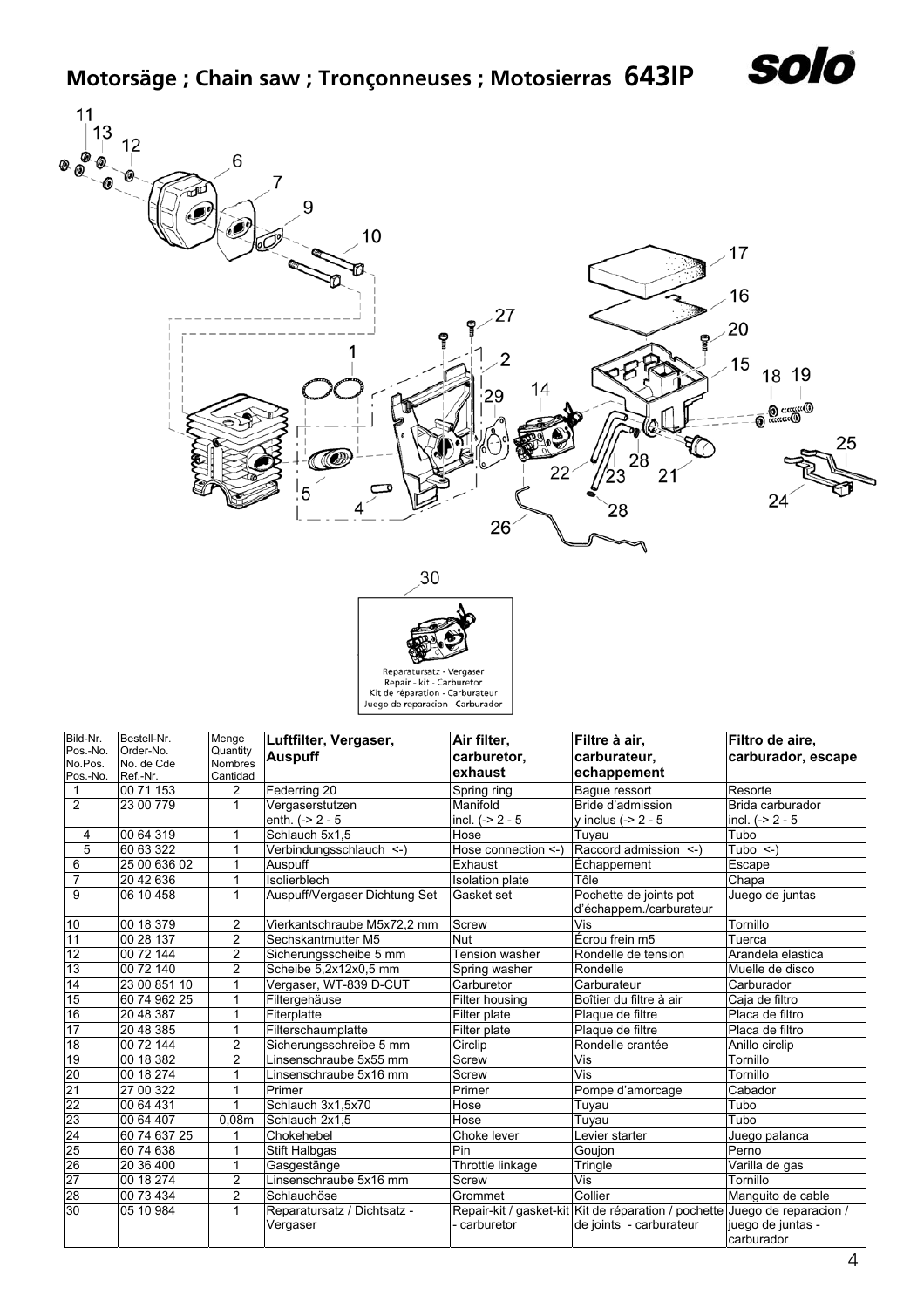|  |  |  |  | Motorsäge; Chain saw; Tronçonneuses; Motosierras 643IP |  |
|--|--|--|--|--------------------------------------------------------|--|
|--|--|--|--|--------------------------------------------------------|--|

| $\circledcirc$<br>$\bullet$ | 10 <sub>1</sub><br>$13^{12}$ | 16.<br>11<br>Q<br>a.<br>ூ                                              | 19 <sub>~</sub><br>$\circledcirc$<br>Q<br>18 |
|-----------------------------|------------------------------|------------------------------------------------------------------------|----------------------------------------------|
| Ğ                           | O<br>0<br>5<br>2             | Q<br>0<br>(9)<br>15<br>$\overline{14}$<br>8<br>7<br>9<br>6<br>22<br>24 |                                              |
| ۰η                          | 23                           | $-21$                                                                  | 20                                           |

| Bild-Nr.<br>Pos.-No.<br>No.Pos. | Bestell-Nr.<br>Order-No.<br>No. de Cde | Menge<br>Quantity<br><b>Nombres</b> | Ölpumpe, Kupplung,<br><b>Bremsband</b> | Oil-pump, cluch,<br>brake band   | Pompe à huile,<br>embrayage, ruban       | Bomba de aceite,<br>embrague, cinta de |
|---------------------------------|----------------------------------------|-------------------------------------|----------------------------------------|----------------------------------|------------------------------------------|----------------------------------------|
| Pos.-No.                        | Ref.-Nr.                               | Cantidad                            |                                        |                                  | de frein                                 | freno                                  |
|                                 | 00 55 134                              |                                     | Sicherungsring 12x1 mm                 | Circlip                          | Circlip                                  | Anillo de seguridad                    |
| 2                               | 00 31 194                              | 1                                   | Scheibe 12x18x0,5 mm                   | Washer                           | Rondelle                                 | Arandela                               |
| 3                               | 00 31 624                              |                                     | Scheibe 10x24x2 mm                     | Washer                           | Rondelle                                 | Arandela                               |
| 4                               | 60 42 631                              |                                     | Scheibe 10x42x1 mm                     | Washer                           | Rondelle                                 | Arandela                               |
| $\overline{5}$                  | 35 00 460                              | 1                                   | Fliehkraftkupplung M10x1               | Centrifugal clutch               | Embrayage centrifugue                    | Embrague centriefugal                  |
| $6\overline{6}$                 | 35 00 414                              |                                     | Kupplungsglocke .325"                  | Clutch drum                      | Cloche embrayage                         | Campana embrague                       |
| $\overline{7}$                  | 00 31 333                              |                                     | Scheibe 8,1x32x1,5 mm                  | Washer                           | Rondelle                                 | Arandela                               |
| 8                               | 00 55 216                              |                                     | Sicherungsscheibe 6 mm                 | Safety washer                    | Circlip                                  | Seauro                                 |
| $\overline{9}$                  | 62 00 133 25                           | 1                                   | Bremsband                              | Brake band                       | Ruban de frein                           | Cinta de freno                         |
| 10                              | 00 70 254                              |                                     | Druckfeder 1,6x10,2x56                 | Spring                           | Ressort                                  | Resorte                                |
| 11                              | 63 00 208 25                           | 1                                   | Verstellung                            | Brake linkage                    | Poussoir ressort frein                   | Varilla                                |
| 12                              | 63 00 175 25                           | $\mathbf{1}$                        | <b>Druckblech</b>                      | Pressure plate                   | Levier de blocage frein<br>de chaîne     | Chapa de presión                       |
| 13                              | 00 70 301                              | 1                                   | Druckfeder 1.5x7x18.5                  | Pressure spring                  | Ressort de pression                      | Resorte                                |
| 14                              | 60 74 960                              | $\mathbf{1}$                        | Bremsbandabdeckung                     | Brake band cover                 | Recouvrement frein de<br>chaîne          | Chapa cinta de freno                   |
| 15                              | 00 18 361                              | 3                                   | Linsenschraube 5x12 mm                 | Screw                            | Vis                                      | Tornillo                               |
| 16                              | 61 00 471                              | $\mathbf{1}$                        | Schwertabdeckung<br>enth. (-> 16, 18   | Chain guard<br>incl. (-> 16, 18  | Carter de chaîne<br>y inclus (-> 16, 18  | Cubierta espada<br>incl. (-> 16, 18    |
| 17                              | 60 31 993                              | 2                                   | Distanzbuchse                          | Distance sleeve                  | Entretoise                               | Casquillo                              |
| 18                              | 00 68 312                              | 1                                   | Selbstklebeschild "SOLO" <- )          | Sticker $\leq$ -)                | Autocollant <-)                          | Adhesivo <-)                           |
| 19                              | 00 20 214                              | $\overline{2}$                      | Sechskantmutter M8                     | Nut                              | Écrou                                    | Tuerca                                 |
| 20                              | 06 10 462                              | $\mathbf{1}$                        | Ölpumpe Set<br>enth. (-> 20, 21        | Oil pump set<br>incl. (-> 20, 21 | Kit pompe à hulle<br>y inclus (-> 20, 21 | Juego bomba<br>incl. (-> 20, 21        |
| 21                              | 60 74 650                              | 1                                   | Mitnehmerschnecke <- )                 | Activator <-)                    | Entraineur à vis <-                      | Activador <-)                          |
| 22                              | 00 18 361                              |                                     | Linsenschraube 5x12 mm                 | Screw                            | Vis                                      | Tornillo                               |
| 23                              | 60 63 334                              |                                     | Ölschlauch                             | Oil hose                         | Tuyau d' huile                           | Tubo de aceite                         |
| 24                              | 00 31 425                              |                                     | Scheibe 8x14x0,5 mm                    | Washer                           | Rondelle                                 | Arandela                               |

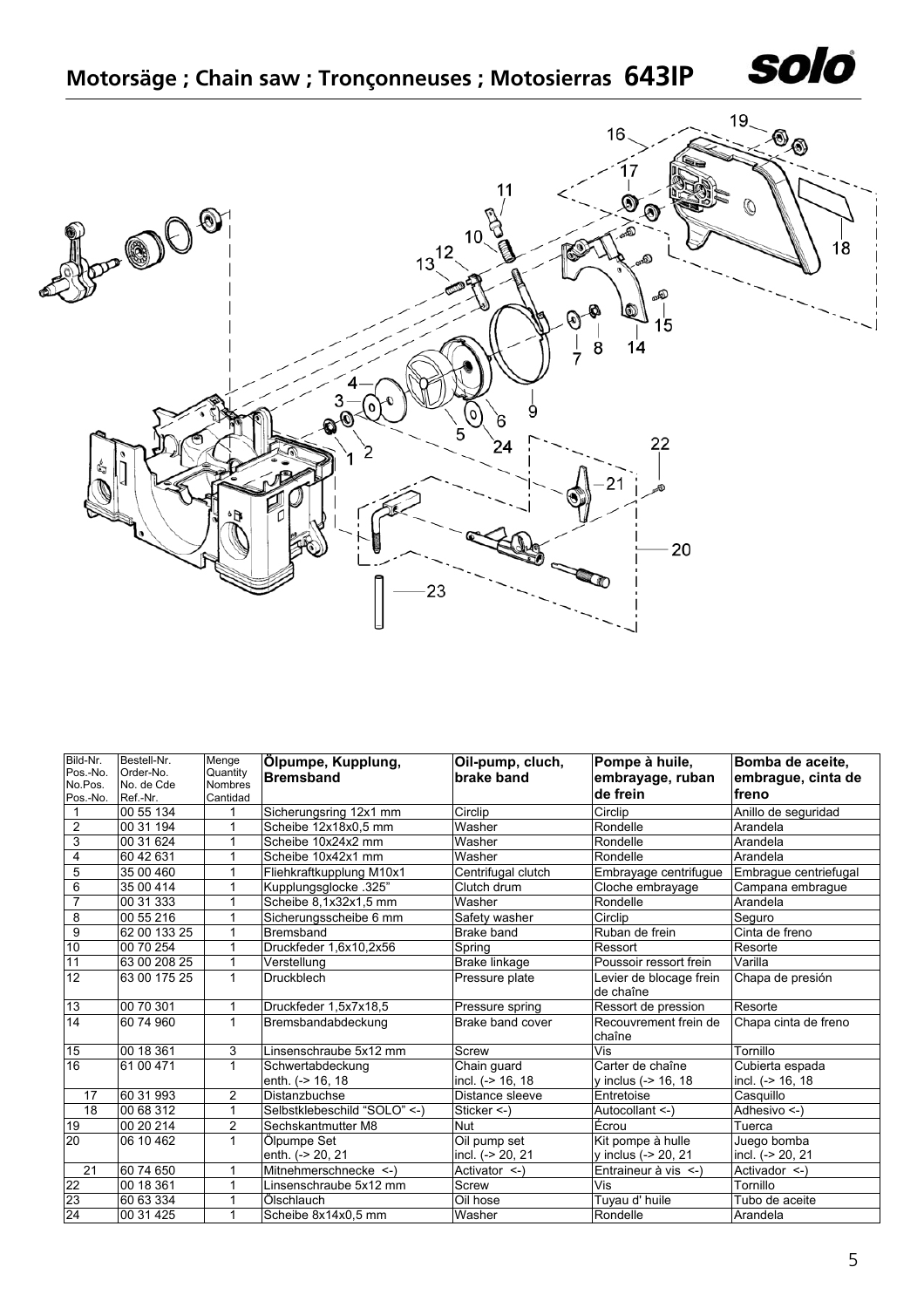## **Motorsäge ; Chain saw ; Tronçonneuses ; Motosierras 643IP**



| Bild-Nr.            | Bestell-Nr.            | Menge               | Hauptgehäuse,                   |                      | Main housing, tank Carter principal, bouchon Carter principal, |                      |
|---------------------|------------------------|---------------------|---------------------------------|----------------------|----------------------------------------------------------------|----------------------|
| Pos.-No.            | Order-No.              | Quantity            | Tankverschluss,                 | cap, ventilation     | réservoir, tuyau aération   tapa de deposito,                  |                      |
| No.Pos.<br>Pos.-No. | No. de Cde<br>Ref.-Nr. | Nombres<br>Cantidad | Entlüftungsschlauch             | hose                 |                                                                | tubo ventilacion     |
| $\mathbf{1}$        | 61 00 410              | $\mathbf{1}$        | Hauptgehäuse                    | Main housing         | Carter principal                                               | Carter principal     |
|                     |                        |                     | enth. $(-2)$ 1 - 12             | incl. $(-> 1 - 12)$  | y inclus $(-> 1 - 12)$                                         | incl. $(-> 1 - 12)$  |
| $\overline{2}$      | 00 33 358              | 4                   | Distanzrohr 8/7,6x1,2x27,5 mm   | Spacer tube          | Entretoise                                                     | Tubo distanciador    |
| 3                   | 00 18 380              | $\overline{2}$      | Stiftschraube M8x19 mm          | Screw                | Vis                                                            | Tornillo             |
| 4                   | 00 40 188              | $\mathbf{1}$        | Zylinderstift 5 H8x14 mm        | Pin                  | Goujon cyl.                                                    | Pasador cil.         |
| 6                   | 00 64 320              | $0,235$ m           | Kaftstoffschlauch               | Fuel hose            | Tuyau                                                          | Tubo                 |
| $\overline{7}$      | 00 73 279              | 1                   | Schlauchöse                     | Tube eve             | Oiellet de tuyau                                               | Ojete de tubo        |
| 8                   | 27 00 135              | $\mathbf{1}$        | Filter Benzinsucher             | Fuel pick-up         | Crépine d'essence                                              | Filtro gasolina      |
| $\overline{9}$      | 27 00 445              | $\mathbf{1}$        | Tankverschluss, Benzin          | Tank cap             | Bouchon réservoir                                              | Tapa de deposito     |
|                     |                        |                     | enth. (-> 9; 10                 | incl. $(-59; 10$     | y inclus (-> 9; 10                                             | incl. (-> 9; 10      |
|                     | 10 00 62 347           | 1                   | O-Ring 25x3 mm <- )             | $O$ -ring $\leq$ -)  | Joint torique <-)                                              | Anillo $\leq$ -)     |
| 11                  | 27 00 326              | $\mathbf{1}$        | Tankverschluss, Öl              | Oil tank cap         | Bouchon réservoir huile                                        | Tapa de deposito     |
|                     |                        |                     | enth. (-> 11, 12                | incl. (-> 11, 12     | y inclus (-> 11, 12                                            | incl. (-> 11, 12     |
|                     | 12 00 62 147           | 1                   | O-Ring 25,3x2,4 mm <- ))        | $O\text{-ring}$ <-)) | Joint torique <-))                                             | Anillo $\leq$ -))    |
| 16                  | 27 00 434              | $\mathbf{1}$        | Entlüftungsschlauch kompl.      | Ventilation hose     | Tuyau aération compl.                                          | Tubo ventilacion     |
|                     |                        |                     |                                 | compl.               |                                                                | compl.               |
| 17                  | 27 00 432              | $\mathbf{1}$        | Belüftungsteil Öltank           |                      | Ventilation part oil tank Soupape d'aération réservoir         | Pieza de ventilacion |
|                     |                        |                     |                                 |                      | d'huile                                                        | deposito de aceite   |
| 18                  | 00 72 140              | 4                   | Scheibe 5,2x12x0,5 mm           | Spring washer        | Rondelle                                                       | Muelle de disco      |
| 19                  | 00 18 340              | 4                   | Zylinderschraube M5x40 mm       | Screw                | Vis                                                            | Tornillo             |
| 20                  | 00 84 477              | 1                   | Kurzschluss-Schalter            | Short circuit button | Interrupteur                                                   | Interruptor          |
| 21                  | 00 69 841              | 1                   | Selbstklebeschild "STOP"        | Sticker "STOP"       | Autocollant "STOP"                                             | Placa "STOP"         |
| 22                  | 00 73 439              | $\mathbf{1}$        | Drehfeder 1,3x6,8 mm            | Torsion spring       | Ressort                                                        | Resorte              |
| 23                  | 60 74 960              | 1                   | Bremsbandabdeckung              | Brake band cover     | Recouvrement frein de chaîne                                   | Chapa cinta de freno |
| 24                  | 00 18 361              | 3                   | Linsenschraube 5x12 mm          | Screw                | Vis                                                            | Tornillo             |
| 25                  | 61 00 471              | $\mathbf{1}$        | Schwertabdeckung                | Chain guard          | Carter de chaîne                                               | Cubierta espada      |
|                     |                        |                     | enth. (-> 25, 27                | incl. (-> 25, 27     | y inclus (-> 25, 27                                            | incl. (-> 25, 27     |
| 26                  | 60 31 993              | 2                   | Distanzbuchse                   | Distance sleeve      | Entretoise                                                     | Casquillo            |
| 27                  | 00 68 312              | $\mathbf{1}$        | Selbstklebeschild "SOLO" <- )   | Sticker <- $)$       | Autocollant <-)                                                | Adhesivo <-)         |
| $\frac{28}{29}$     | 00 20 214              | $\overline{2}$      | Sechskantmutter M8              | Nut                  | Écrou                                                          | Tuerca               |
|                     | 61 00 470              | $\mathbf{1}$        | Haube                           | Cover                | Couvercle                                                      | Cubierta             |
|                     |                        |                     | enth. (-> 29 - 34               | incl. (-> 29 - 34    | y inclus (-> 29 - 34                                           | incl. (-> 29 - 34    |
| 30                  | 00 11 302 25           | $\mathbf{1}$        | Haubenschraube M5x12 mm         | Screw                | Vis                                                            | Tornillo             |
| $\overline{31}$     | 60 42 826              | $\mathbf{1}$        | <b>Isolierfolie</b>             | Isolating foil       | Feuille isolatrice                                             | Laminilla            |
| $\overline{32}$     | 00 68 220              | 1                   | Selbstklebeschild "Gehörschutz" | <b>Sticker</b>       | Autocollant                                                    | Adhesivo             |
| 33                  | 00 68 326              | 1                   | Selbstklebeschild "SOLO 643IP"  | <b>Sticker</b>       | Autocollant                                                    | Adhesivo             |
| 34                  | 00 68 370              | $\mathbf{1}$        | Selbstklebeschild "Choke" <- )  | Sticker "Choke" <- ) | Autocollant "Choke"<-)                                         | Adhesivo "Choke"<-)  |
| 35                  | 00 61 342              | $\mathbf{1}$        | Klebefilz                       | Felt                 | Feutre                                                         | Fieltro              |
| 36                  | 00 64 467              | $\mathbf{1}$        | Schlauch 3x1,5x15mm             | Hose                 | Tuyau                                                          | Tubo                 |
| 37                  | 00 44 134              | $\overline{1}$      | <b>Niet</b>                     | Rivet                | Rivet                                                          | Remache              |

solo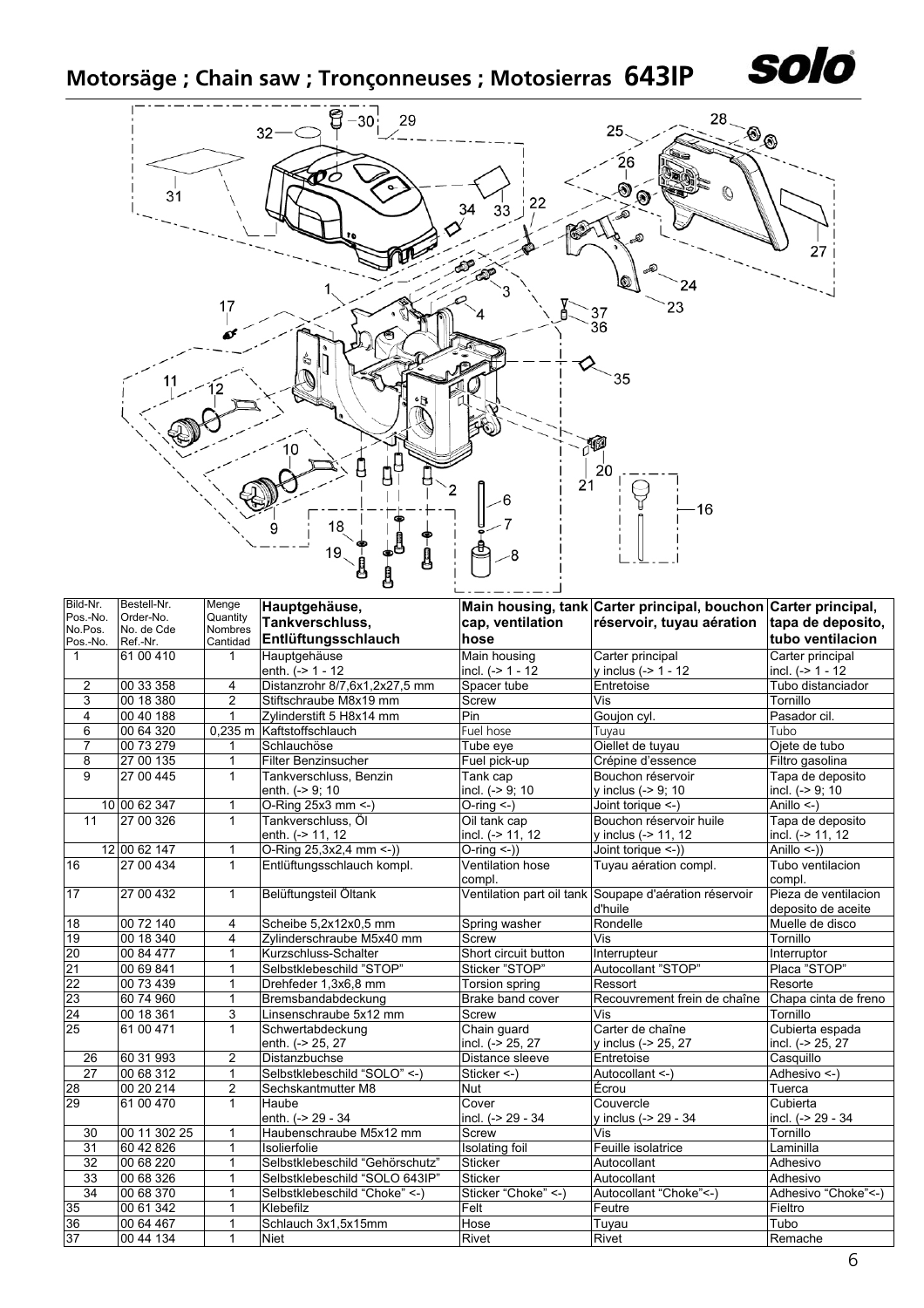



| Bild-Nr. | Bestell-Nr.  | Menge          | <b>Starter</b>          | <b>Starter</b>       | Lanceur                | <b>Arrangue</b>        |
|----------|--------------|----------------|-------------------------|----------------------|------------------------|------------------------|
| Pos.-No. | Order-No.    | Quantity       |                         |                      |                        |                        |
| No.Pos.  | No. de Cde   | <b>Nombres</b> |                         |                      |                        |                        |
| Pos.-No. | Ref.-Nr.     | Cantidad       |                         |                      |                        |                        |
|          | 26 00 303    |                | Starter LL, kompl., rot | Starter compl., red  | Lanceur compl., rouge  | Arrangue compl., rojo  |
|          |              |                | enth. $(-2)$ 1 - 11     | incl. (->1 - 11      | y inclus $(-2 1 - 11)$ | incl. $(-> 1 - 11)$    |
| 2        | 21 00 645    |                | Startergehäuse, rot     | Starter housing, red | Carter lanceur, rouge  | Caja de arranque, rojo |
| 3        | 26 00 283    |                | Federkassette LL        | Spring cassette      | Ressort de lanceur     | Caja de resorte        |
| 4        | 20 74 137 25 |                | Seilrolle LL            | Rope pulley          | Poulie                 | Roldana                |
| 5        | 00 63 170 25 |                | Starterseil             | Starter rope         | Corde de lanceur       | Cuerda de arrangue     |
| 6        | 20 74 135    |                | Starterklinke           | Starter pawl         | Cliquet de lanceur     | Tringuete              |
|          | 20 74 136    |                | Kulisse                 | Template             | Coulisse               | Colisa                 |
| 8        | 00 31 4 25   |                | Scheibe 8x14x0.5 mm     | Washer               | Rondelle               | Arandela               |
| 9        | 00 73 417    |                | Federstecker 1.4        | Spring plug          | Goupille beta          | Enchufe                |
| 10       | 20 74 570    |                | Startergriff            | Starter grip         | Poignée lanceur        | Empunadura arrangue    |
| 11       | 00 69 889    |                | SKS "SOLO" <- )         | Decal $\leq$ .)      | Autocollant <-)        | Etiqueta <-)           |
| 12       | 00 18 274    | 2              | Linsenschraube 5x16 mm  | Screw                | Vis                    | Tornillo               |
| 13       | 00 18 257    |                | Linsenschraube 5x25 mm  | Screw                | Vis                    | Tornillo               |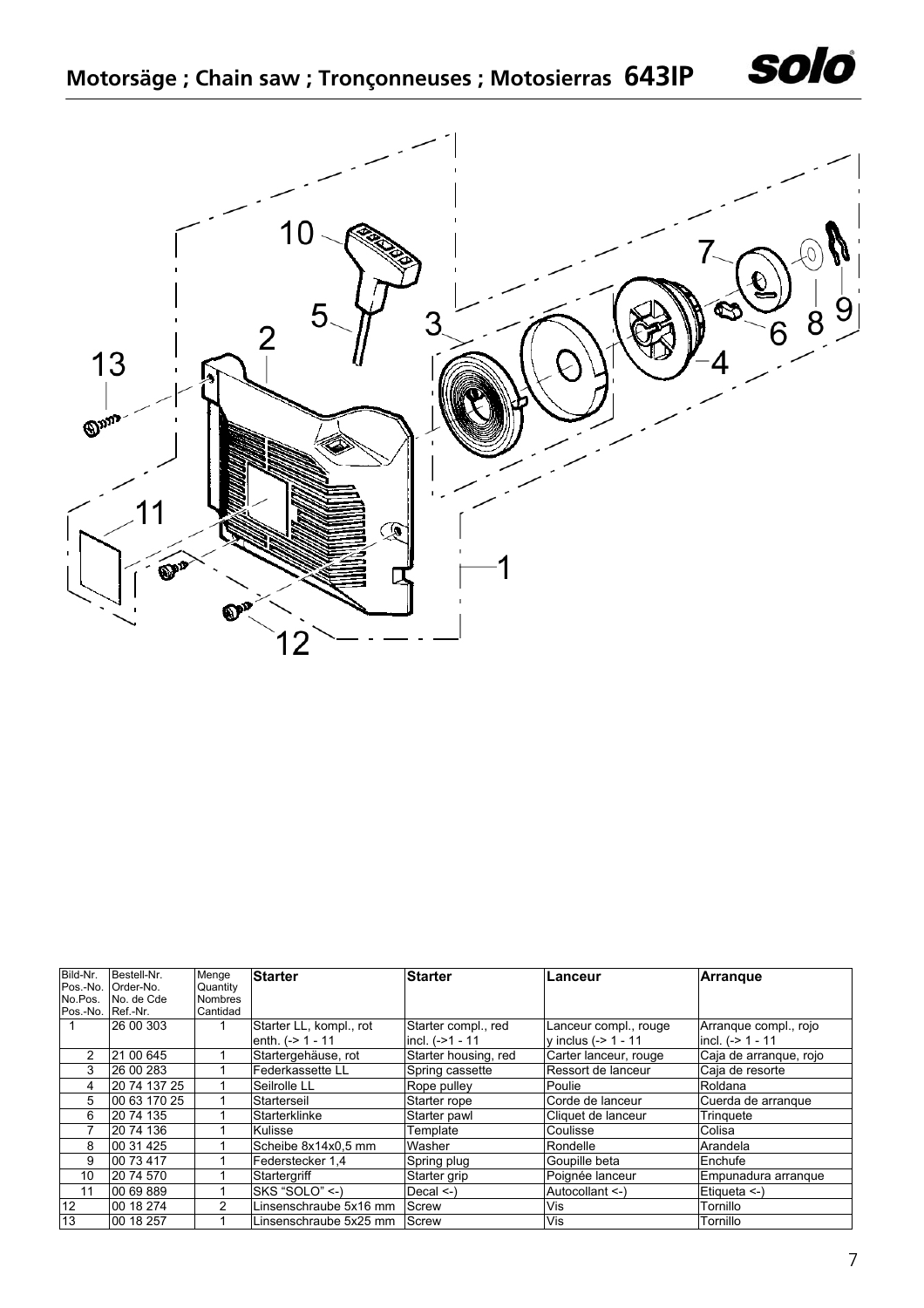**Motorsäge ; Chain saw ; Tronçonneuses ; Motosierras 643IP**



| Bild-Nr. | Bestell-Nr.  | Menge          | <b>Bügel / Handgriff</b>   | <b>Handle bar</b>      | <b>Etrier</b>          | Asa                |
|----------|--------------|----------------|----------------------------|------------------------|------------------------|--------------------|
| Pos.-No. | Order-No.    | Quantity       |                            |                        |                        |                    |
| No.Pos.  | No. de Cde   | <b>Nombres</b> |                            |                        |                        |                    |
| Pos.-No. | Ref.-Nr.     | Cantidad       |                            |                        |                        |                    |
|          | 61 00 388    |                | Griffgehäuse kompl.,       | Handle housing compl., | Poignée étrier, compl. | Carter compl.,     |
|          |              |                | enth. $(-> 1 - 9$          | incl. $(-21 - 9)$      | y inclus $(-> 1 - 9$   | incl. $(-> 1 - 9)$ |
| 3        | 00 94 294    |                | Puffer 4.2/12x4/15.3       | Buffer                 | Butée caoutchouc       | Tope               |
| 4        | 60 74 968    |                | Sicherungshebel            | Safety lever           | Levier de sécurité     | Palanca seguridad  |
| 5        | 60 74 967    |                | Gashebel                   | Gas lever              | Levier des gaz         | Palanca de gas     |
| 6        | 00 73 419    |                | Schenkelfeder              | Spring                 | Ressort                | Resorte            |
|          | 60 74 969 25 |                | Griffschale                | Grip cup               | Couvercle de poignée   | Cascara            |
| 8        | 60 63 181    |                | Gummi-Element 11,5x14x19,8 | Rubber element         | Silent bloc            | Elemento de goma   |
| 9        | 00 18 356    | $\overline{2}$ | Linsenschraube 4x20 <-)    | $Screw < -$            | $Vis < -$              | Tornillo <-)       |
| 10       | 00 73 397    | 3              | Dämpfungsfeder 2,5x13,5x33 | Spring                 | Ressort amortisseur    | Resorte            |
| 11       | 00 18 361    | 6              | Linsenschraube 5x12 mm     | Screw                  | Vis                    | Tornillo           |
| 12       | 60 73 642 25 |                | Handschutz                 | Hand protection        | Protection de main     | Proteccion de mano |
| 13       | 00 42 306    |                | Paßhülse 7/5,3x9,5         | Sleeve                 | Douille                | Casquillo          |
| 14       | 00 72 140    |                | Scheibe 5,2x12x0,5 mm      | Spring washer          | Rondelle               | Muelle de disco    |
| 15       | 00 30 108    |                | Scheibe 5,3 mm             | Washer                 | Rondelle               | Arandela           |
| 16       | 00 18 257    |                | Linsenschraube 5x12 mm     | Screw                  | Vis                    | Tornillo           |
| 17       | 60 32 669    |                | Schaltbolzen M4x32,1 mm    | Shift bolt             | Axe commande           | <b>Bulon</b>       |
| 18       | 00 28 118    |                | Sechskantmutter M4         | <b>Nut</b>             | IÉcrou                 | Tuerca             |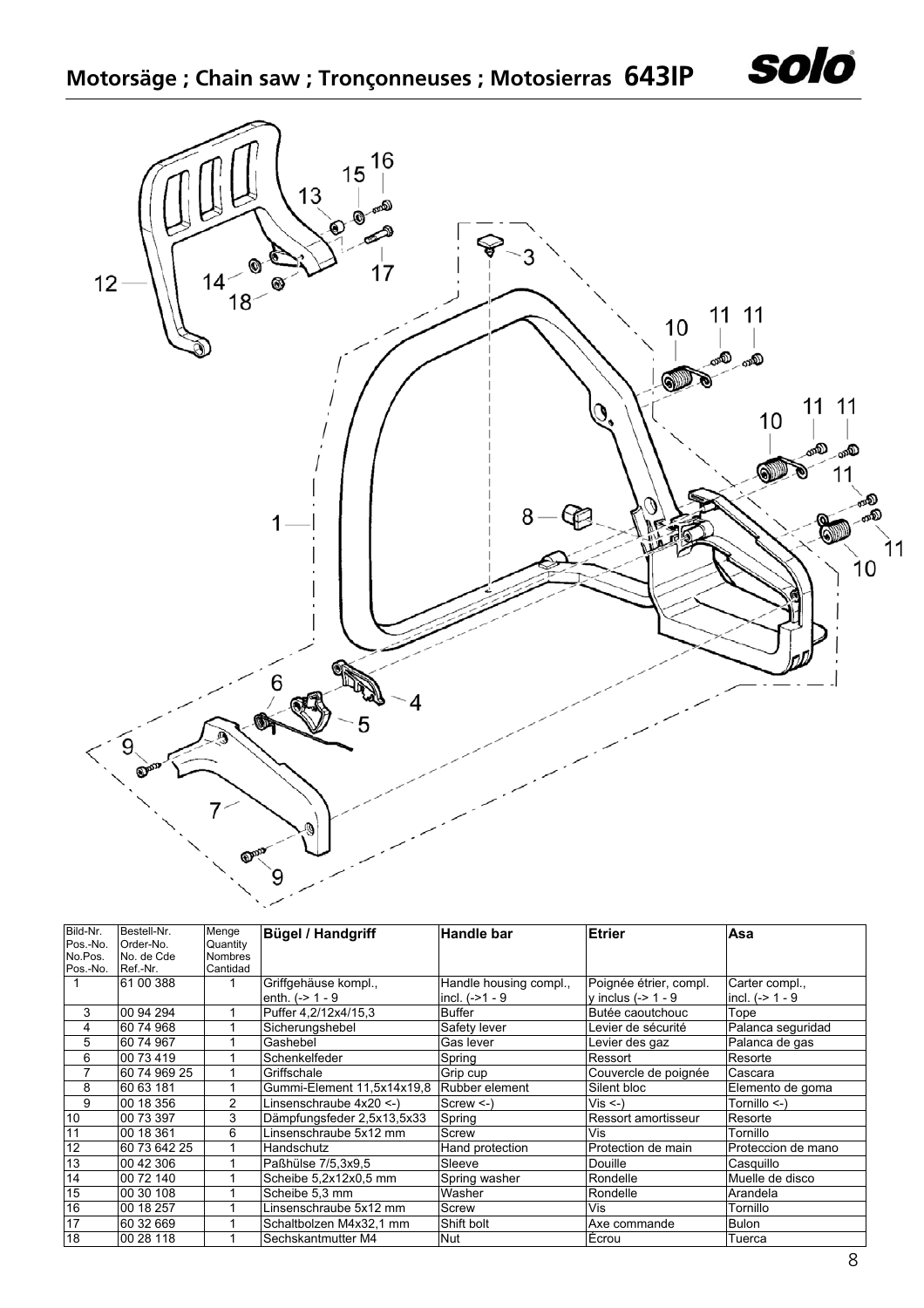



| Bild-Nr. | Bestell-Nr. | Menge          | <b>Schwert, Kette</b>        | Guide bar, chain       | Guide chaîne, chaîne    | Espada, cadena         |
|----------|-------------|----------------|------------------------------|------------------------|-------------------------|------------------------|
| Pos.-No. | Order-No.   | Quantity       |                              |                        |                         |                        |
| No.Pos.  | No. de Cde  | <b>Nombres</b> |                              |                        |                         |                        |
| Pos.-No. | Ref.-Nr.    | Cantidad       |                              |                        |                         |                        |
|          | 69 00 704   |                | Halbmeiselkette 33 cm (13")  | Chain 13" (33 cm)      | Chaîne 13" (33 cm)      | Cadena 13" (33 cm)     |
|          |             |                | .325" 56 Treibalieder        |                        |                         |                        |
|          | 69 00 875   |                | Halbmeiselkette 38 cm (15")  | Chain 15" (38 cm)      | Chaîne 15" (38 cm)      | Cadena 15" (38 cm)     |
|          |             |                | .325" 64 Treibglieder        |                        |                         |                        |
| 9        | 69 00 342   |                | Führungsschiene, 325",       | Guide bar, .325",      | Guide, .325",           | Espada, 325",          |
|          |             |                | 33 cm (13")                  | 33 cm (13")            | 33 cm (13")             | 33 cm (13")            |
| 9        | 69 00 343   |                | Führungsschiene, 325",       | Guide bar, .325",      | Guide, 325",            | Espada, .325",         |
|          |             |                | 38 cm (15")                  | 38 cm (15")            | 38 cm (15")             | 38 cm (15")            |
| 10       | 60 71 258   |                | Kettenschutz 44cm            | Chain protection 44 cm | Fourreau de chaîne 44cm | Proteccion cadena 44cm |
| 16       | 00 18 380   | 2              | Stiftschraube M8x19 mm       | Screw                  | Vis                     | Tornillo               |
| 17       | 61 00 471   |                | Schwertabdeckung             | Chain guard            | Carter de chaîne        | Cubierta espada        |
|          |             |                | enth. (-> 17, 19             | incl. (-> 17, 19       | v inclus (-> 17, 19     | lincl. (-> 17, 19      |
| 18       | 60 31 993   | 2              | <b>IDistanzbuchse</b>        | Distance sleeve        | Entretoise              | Casquillo              |
| 19       | 00 68 312   |                | Selbstklebeschild "SOLO" <-) | Sticker $\leq$         | Autocollant <-)         | Adhesivo $\leq$ )      |
| 20       | 00 20 214   | 2              | <b>Sechskantmutter M8</b>    | Nut                    | Ecrou                   | Tuerca                 |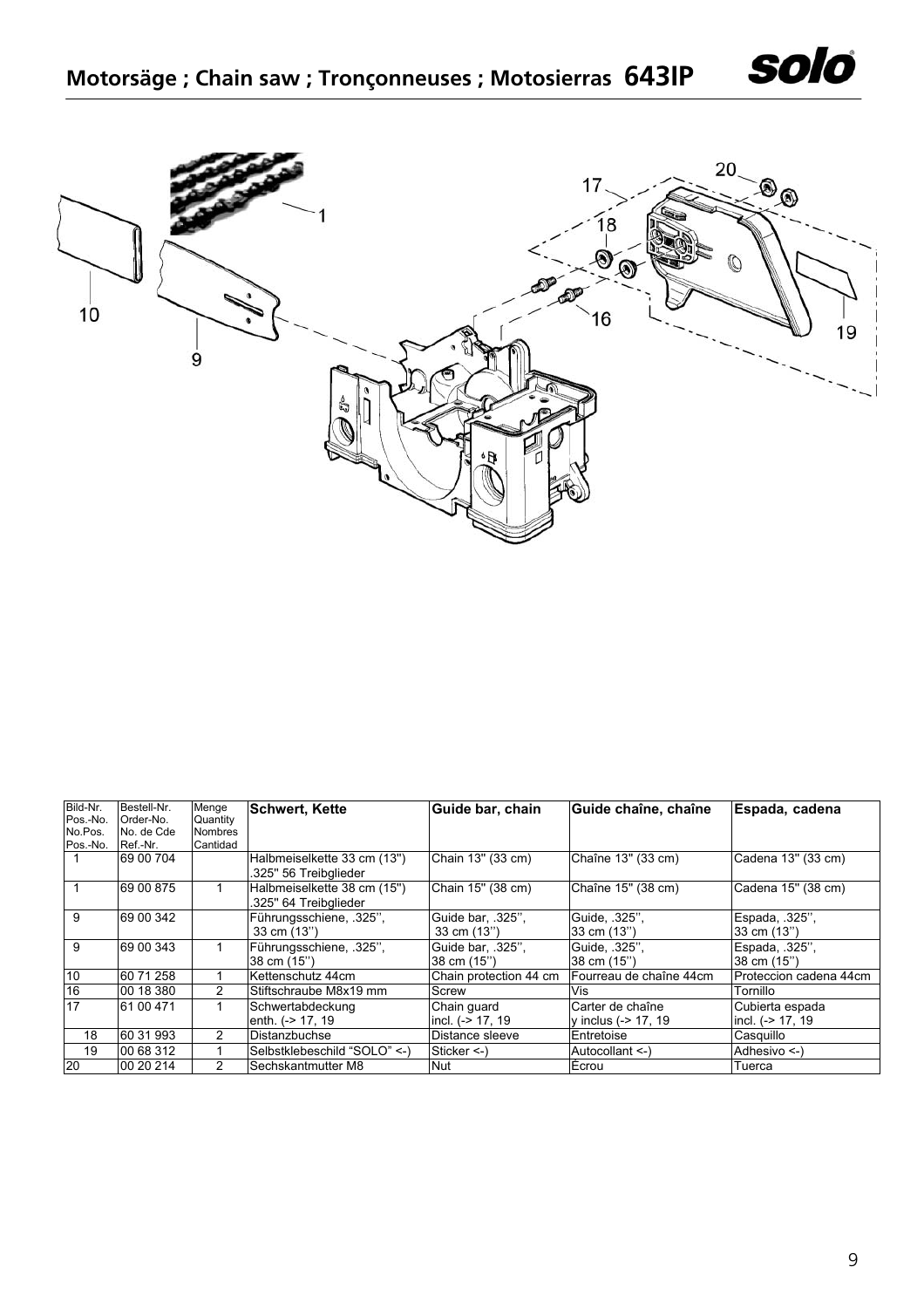

|  |  | Motorsäge; Chain saw; Tronçonneuses; Motosierras 643IP |  |
|--|--|--------------------------------------------------------|--|
|--|--|--------------------------------------------------------|--|



| Bild-Nr.<br>Pos.-No.<br>No.Pos.<br>Pos.-No. | Bestell-Nr.<br>Order-No.<br>No. de Cde<br>Ref.-Nr. | Menge<br>Quantity<br><b>Nombres</b><br>Cantidad | Kettenspannung                            | Tension screw /<br>tension carriage    | lVis de tension                             | Tornillo de tension                             |
|---------------------------------------------|----------------------------------------------------|-------------------------------------------------|-------------------------------------------|----------------------------------------|---------------------------------------------|-------------------------------------------------|
|                                             | 63 00 360                                          |                                                 | Kettenspannung kpl.<br>enth. $(-> 1 - 9)$ | Kit tension screw<br>incl. $(->1 - 9)$ | Kit: vis de tension<br>y inclus $(-> 1 - 9$ | Juego: tornillo de tension<br>incl. $(-> 1 - 9$ |
|                                             | 60 31 306                                          |                                                 | Einstellschraube                          | F. H. Screw                            | Vis t. c.                                   | Tornillo                                        |
| 3                                           | 00 62 174                                          |                                                 | O-Rina                                    | O-rina                                 | Joint torique                               | Anillo                                          |
| 4                                           | 60 74 124                                          |                                                 | Getriebeabdeckung                         | Gear cover                             | Couvercle de<br>engrenage                   | Tapa de engranaje                               |
| 5                                           | 60 31 307                                          |                                                 | Kettenspannschraube                       | Tornillo de tension                    | Vis de tension                              | Tornillo de tension                             |
| 6                                           | 63 00 349                                          |                                                 | Spannschlitten                            | Tension carriage                       | Support                                     | Carro                                           |
|                                             | 00 18 354                                          |                                                 | Linsenschraube 4 x 12 mm                  | Screw                                  | Vis                                         | Tornillo                                        |
| 8                                           | 60 74 125                                          |                                                 | Lagerung                                  | Support                                | Support                                     | Soporte                                         |
| 9                                           | 00 31 572                                          |                                                 | Scheibe                                   | Washer                                 | Rondelle                                    | Arandela                                        |